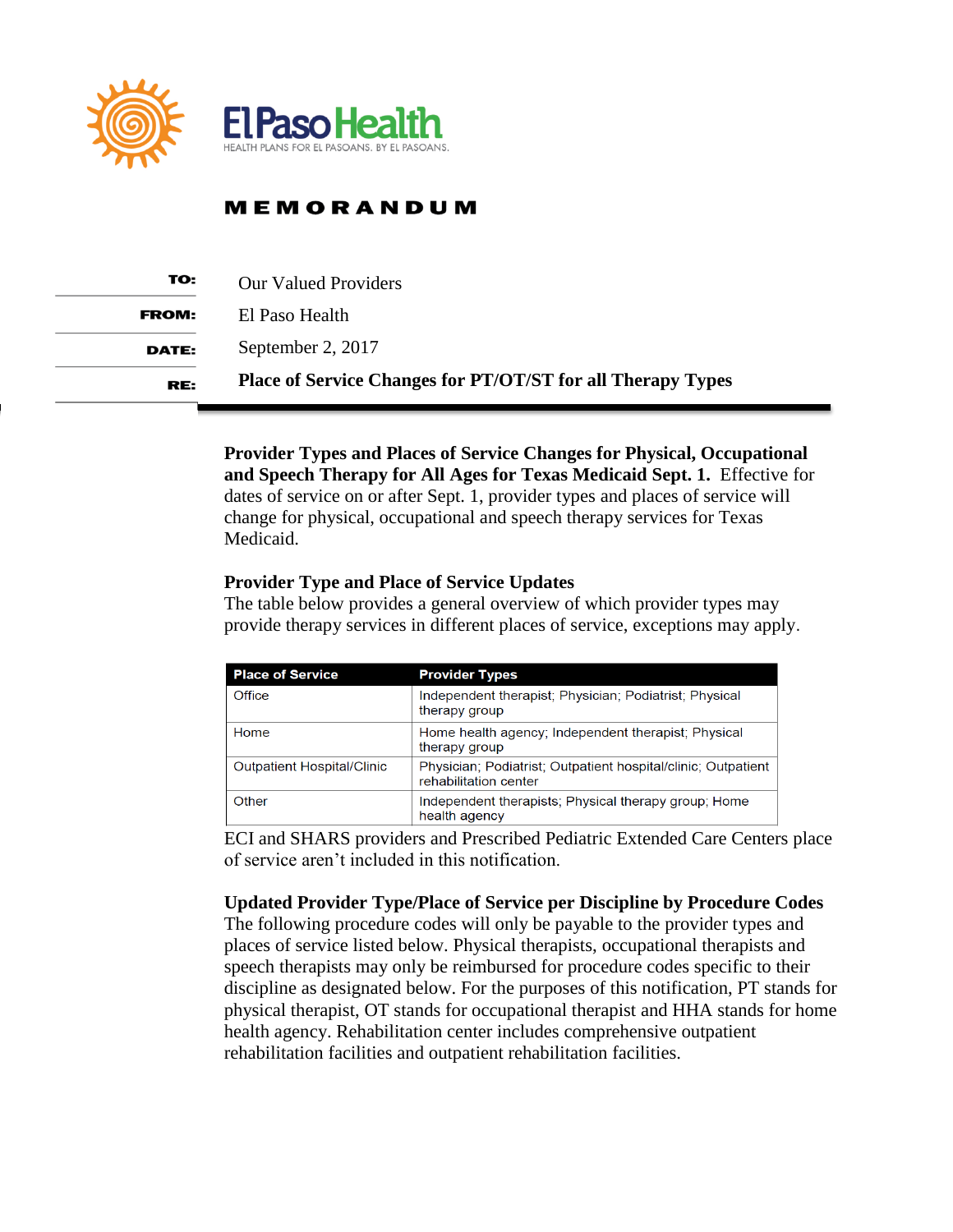



## **MEMORANDUM**

| <b>Procedure Codes</b>                                   | <b>Place of</b><br><b>Service</b>                 | <b>Provider Types</b>                                                                      |  |  |  |
|----------------------------------------------------------|---------------------------------------------------|--------------------------------------------------------------------------------------------|--|--|--|
| <b>Speech Therapy Evaluation and Re-evaluation</b>       |                                                   |                                                                                            |  |  |  |
| 92521                                                    | Office                                            | Physician, Independent therapist                                                           |  |  |  |
| 92522                                                    | Home (only for                                    | HHA, Independent therapist                                                                 |  |  |  |
| 92523                                                    | clients under                                     |                                                                                            |  |  |  |
| 92524                                                    | the age of 21)                                    |                                                                                            |  |  |  |
| 92610                                                    | Outpatient<br>Hospital/Clinic                     | Physician, Hospital, Rehabilitation center                                                 |  |  |  |
| <b>Procedure Codes</b>                                   | <b>Place of</b><br><b>Service</b>                 | <b>Provider Types</b>                                                                      |  |  |  |
| S9152                                                    | Other                                             | Independent therapist, HHA                                                                 |  |  |  |
| <b>Speech Therapy Treatment Codes</b>                    |                                                   |                                                                                            |  |  |  |
| 92507 (encounter)                                        | Office                                            | Physician, Independent therapist                                                           |  |  |  |
| 92508 (group/encounter)<br>92526 (encounter)             | Home (only for<br>clients under<br>the age of 21) | HHA, Independent therapist                                                                 |  |  |  |
|                                                          | Outpatient<br>Hospital/Clinic                     | Physician, Hospital, Rehabilitation center                                                 |  |  |  |
|                                                          | Other                                             | Independent therapist, HHA                                                                 |  |  |  |
| <b>Physical Therapy Evaluation and Re-evaluation</b>     |                                                   |                                                                                            |  |  |  |
| 97161<br>97162                                           | Office                                            | Physician, Podiatrist, PT, Podiatry group,<br>PT group                                     |  |  |  |
| 97163                                                    | Home                                              | PT, HHA, PT group                                                                          |  |  |  |
| 97164                                                    | Outpatient<br>Hospital/Clinic                     | Physician, Podiatrist, PT, Hospital,<br>Rehabilitation center, Podiatry group, PT<br>group |  |  |  |
|                                                          | Other                                             | PT, Independent therapist, HHA                                                             |  |  |  |
| <b>Occupational Therapy Evaluation and Re-evaluation</b> |                                                   |                                                                                            |  |  |  |
| 97165                                                    | Office                                            | Physician, OT, Independent therapist                                                       |  |  |  |
| 97166                                                    | Home                                              | OT, HHA, Independent therapist                                                             |  |  |  |
| 97167<br>97168                                           | Outpatient<br>Hospital/Clinic                     | Physician, OT, Independent therapist,<br>Hospital, Rehabilitation center                   |  |  |  |
|                                                          | Other                                             | OT, Independent therapist, HHA                                                             |  |  |  |
| <b>Physical Therapy Evaluation and Re-evaluation</b>     |                                                   |                                                                                            |  |  |  |
| 97161<br>97162                                           | Office                                            | Physician, Podiatrist, PT, Podiatry group,<br>PT group                                     |  |  |  |
| 97163                                                    | Home                                              | PT, HHA, PT group                                                                          |  |  |  |
| 97164                                                    | Outpatient<br>Hospital/Clinic                     | Physician, Podiatrist, PT, Hospital,<br>Rehabilitation center, Podiatry group, PT<br>group |  |  |  |
|                                                          | Other                                             | PT, Independent therapist, HHA                                                             |  |  |  |
| <b>Occupational Therapy Evaluation and Re-evaluation</b> |                                                   |                                                                                            |  |  |  |
| 97165<br>97166                                           | Office                                            | Physician, OT, Independent therapist                                                       |  |  |  |
| 97167                                                    | Home                                              | OT, HHA, Independent therapist<br>Physician, OT, Independent therapist,                    |  |  |  |
| 97168                                                    | Outpatient<br>Hospital/Clinic                     | Hospital, Rehabilitation center                                                            |  |  |  |
|                                                          | Other                                             | OT, Independent therapist, HHA                                                             |  |  |  |